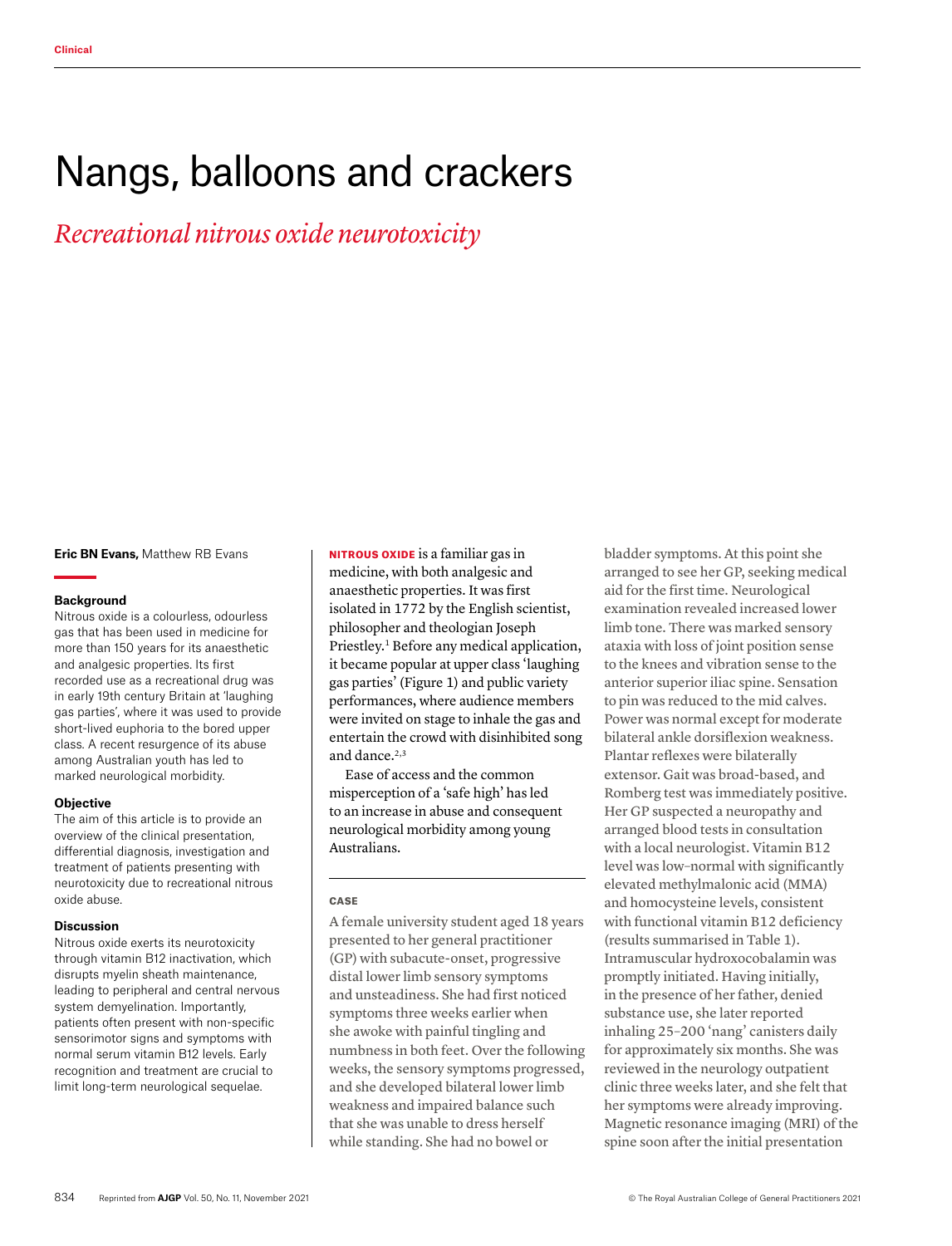(Figure 2) showed signal abnormality in the dorsal columns from C1 to C7. Lower limb nerve conduction studies showed a length-dependent sensorimotor neuropathy with demyelinating features. Hydroxocobalamin treatment was continued. On repeat clinical assessment six months later there had been further clinical improvement. There was some persisting tingling and sensory loss in the toes. Power was normal. Joint position

and vibration sense were present at the knees. Gait was normal, and she swayed on Romberg test but did not fall.

This case highlights the re-emergence of recreational nitrous oxide use. The gas is cheap and easily accessible in the form of small metallic canisters used as a propellant in whipped cream dispensers (Figure 3). Canisters, colloquially called

|  | Table 1. Blood test results at presentation and six months' follow-up |  |
|--|-----------------------------------------------------------------------|--|
|  |                                                                       |  |

|                             | Presentation | <b>Follow-up</b> | <b>Reference range</b> |
|-----------------------------|--------------|------------------|------------------------|
| Haemoglobin (g/L)           | 148          | 145              | 120-150                |
| MCV (fl)                    | 92           | 92               | $80 - 100$             |
| Vitamin B12 (pmol/L)        | 150          | 1680             | 140-770                |
| Methylmalonic acid (nmol/L) | 1885         | 174              | $0 - 280$              |
| Homocysteine (umol/L)       | 23.3         | 8.3              | $6 - 12$               |
| Folate (ug/L)               | 6.3          | 10.4             | $3.1 - 20.5$           |
| Copper (umol/L)             | 14           | nm               | $12 - 25$              |
| <b>HIV serology</b>         | Negative     | nm               |                        |
| Fasting glucose (mmol/L)    | 4.1          | nm               | < 6.1                  |
|                             |              |                  |                        |

*HIV, human immunodeficiency virus; MCV, mean corpuscular volume; nm, not measured*

'nangs' or 'whippits', can be purchased in bulk from convenience stores or online suppliers that offer quick delivery at any hour, ostensibly for making whipped cream. The gas is discharged into a balloon using a small mechanical 'cracker' and then inhaled. The fleeting 'high' lasts only for a minute or so, and it is therefore common for people to use tens to hundreds of canisters in a session. Less commonly, patients may seek nitrous oxide by repeatedly presenting to an emergency department with self-inflicted injuries (eg patella dislocation).4

While most people who use nitrous oxide perceive 'nanging' as relatively safe,<sup>3</sup> this is not the case. Emergency department presentations related to nitrous oxide are on the rise,<sup>5</sup> and there are increasing case reports of severe neurotoxicity in people who habitually use nitrous oxide. In Australia, nitrous oxide abuse has become a significant public health concern. A large annual study of young people who use drugs showed that recent use (past six months) of nitrous oxide was stable from 2003 (26%) to 2014 (23%), but had more than doubled by 2019 (53%).<sup>6</sup> In 2020, the South Australian Government acknowledged the public health risk and passed legislation to ban displaying



**Figure 1.** *Doctor Syntax and his wife making an experiment in pneumatics*. Depiction of a 19th century 'laughing gas party'. Reproduced with permission from Science Museum Group, London.13



**Figure 2.** Sagittal cervical spine magnetic resonance imaging at presentation, showing T2-weighted signal abnormality from C1 to C7 levels in the dorsal columns (red arrows), typical of subacute combined degeneration of the spinal cord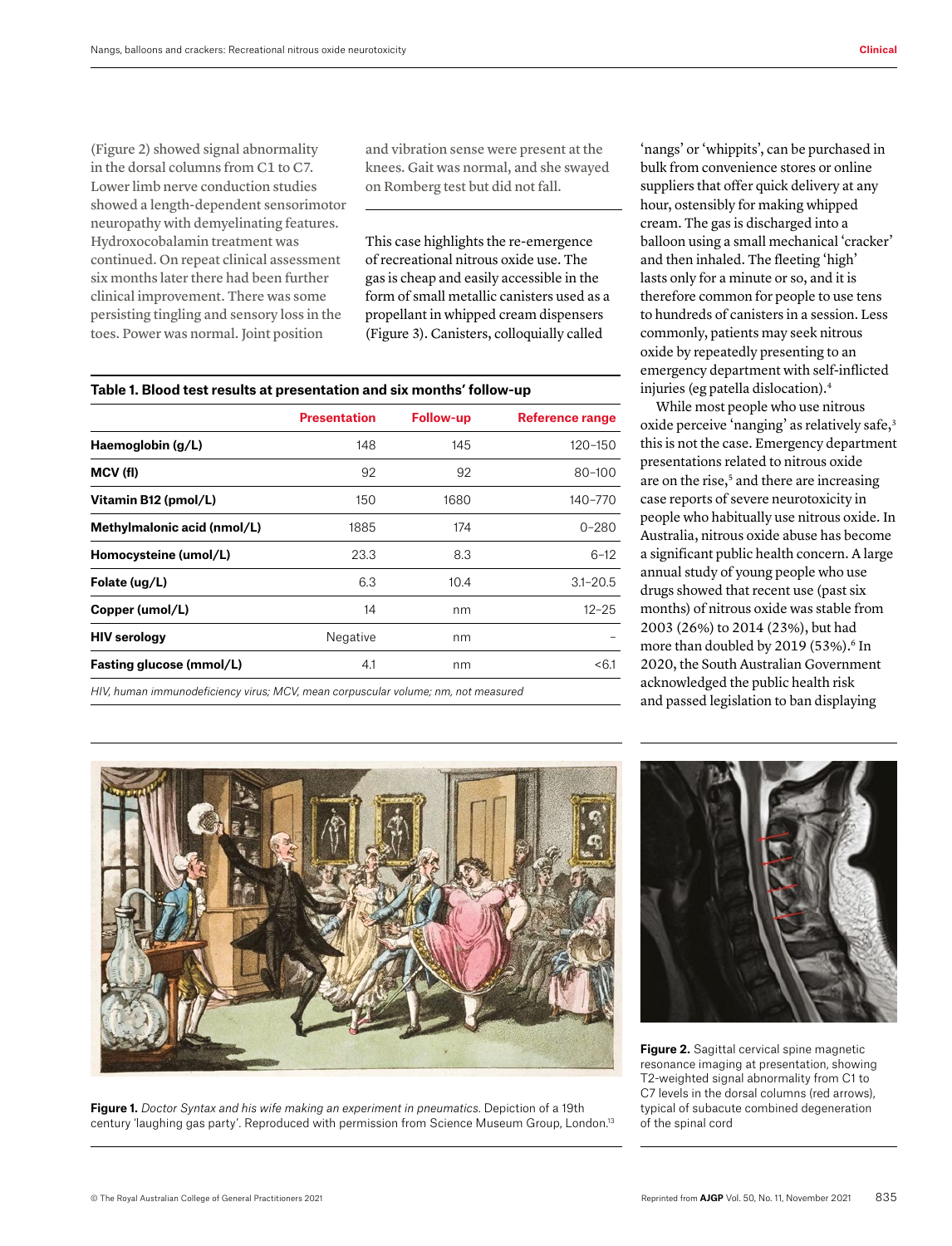canisters in shops, selling them to minors and selling them after 10.00 pm.7

## **Pathophysiology**

Nitrous oxide causes oxidation of the cobalt ion in vitamin B12, thereby rendering it inactive. This leads to to functional vitamin B12 deficiency, even with normal stores. Without vitamin B12, homocysteine cannot be converted to methionine, which prevents methylation



**Figure 3.** 'Nangs' and balloons discarded on a suburban Australian street

of myelin proteins<sup>4</sup> (Figure 4) and leads to demyelination in the peripheral and central nervous systems. In the spinal cord, there is a predilection for demyelination in the dorsal columns, leading to a myelopathy due to 'subacute combined degeneration' of the spinal cord. In the peripheral nervous system, ischaemia has been suggested as another cause of neurotoxicity, unrelated to the direct effect of vitamin B12.4 Other causes of vitamin B12 deficiency may render the patient's neural tissue more susceptible to the toxic effects of nitrous oxide abuse and should be sought out.

# **Clinical manifestations and differential diagnosis**

Although the presentation in most reported cases of nitrous oxide neurotoxicity is that of subacute combined degeneration of the spinal cord, this is certainly not the rule, and patients can present with varying degrees of upper and lower motor neurone involvement resulting from the combination of a myelopathy and peripheral neuropathy, respectively. Spinal cord involvement manifests as spasticity, pyramidal pattern





weakness and dorsal column sensory loss. Peripheral nerve involvement results in length-dependent large and small fibre sensory loss (often painful) and symmetrical distal weakness. Some patients develop visual disturbance because of optic neuropathy. The result is a combination of spasticity, sensory ataxia and weakness.8 Patients may present with a combination of lower limb spasticity, extensor plantar responses, yet loss of ankle reflexes.

Consequently, the differential diagnosis depends on whether central or peripheral nervous system involvement is clinically most prominent. In essence, one is looking to exclude other causes of a subacute-onset myeloneuropathy, which include metabolic, infective and autoimmune/inflammatory causes. If the presentation is mostly myelopathic, compressive and other toxic causes should also be considered. One should keep in mind the possibility of an ischaemic spinal cord syndrome; however, the history is often abrupt, in contrast to the subacute presentation typical of functional vitamin B12 deficiency. If the lower motor neurone is predominantly affected, causes of a subacute-onset peripheral neuropathy enter the differential diagnosis. One should not forget the possibility of a neoplastic process (eg lymphoma infiltration) involving the conus medullaris +/– cauda equina, giving rise to a combination of upper and lower motor neurone signs, mimicking the myeloneuropathy of vitamin B12 deficiency. Most of these diagnoses are uncommon, as is often the case with individual neurological disease. In reality, if there is a history of nitrous oxide abuse, and congruent clinical examination, the diagnosis is relatively straightforward. Table 2 presents a non-exhaustive list of differential diagnoses that should be considered in the appropriate clinical context. Those that are more common are marked with an asterisk.

While neurological manifestations can occur in isolation, other features typical of chronic vitamin B12 deficiency may also be present such as glossitis and clinical features of anaemia. Neuropsychiatric presentations including psychosis have also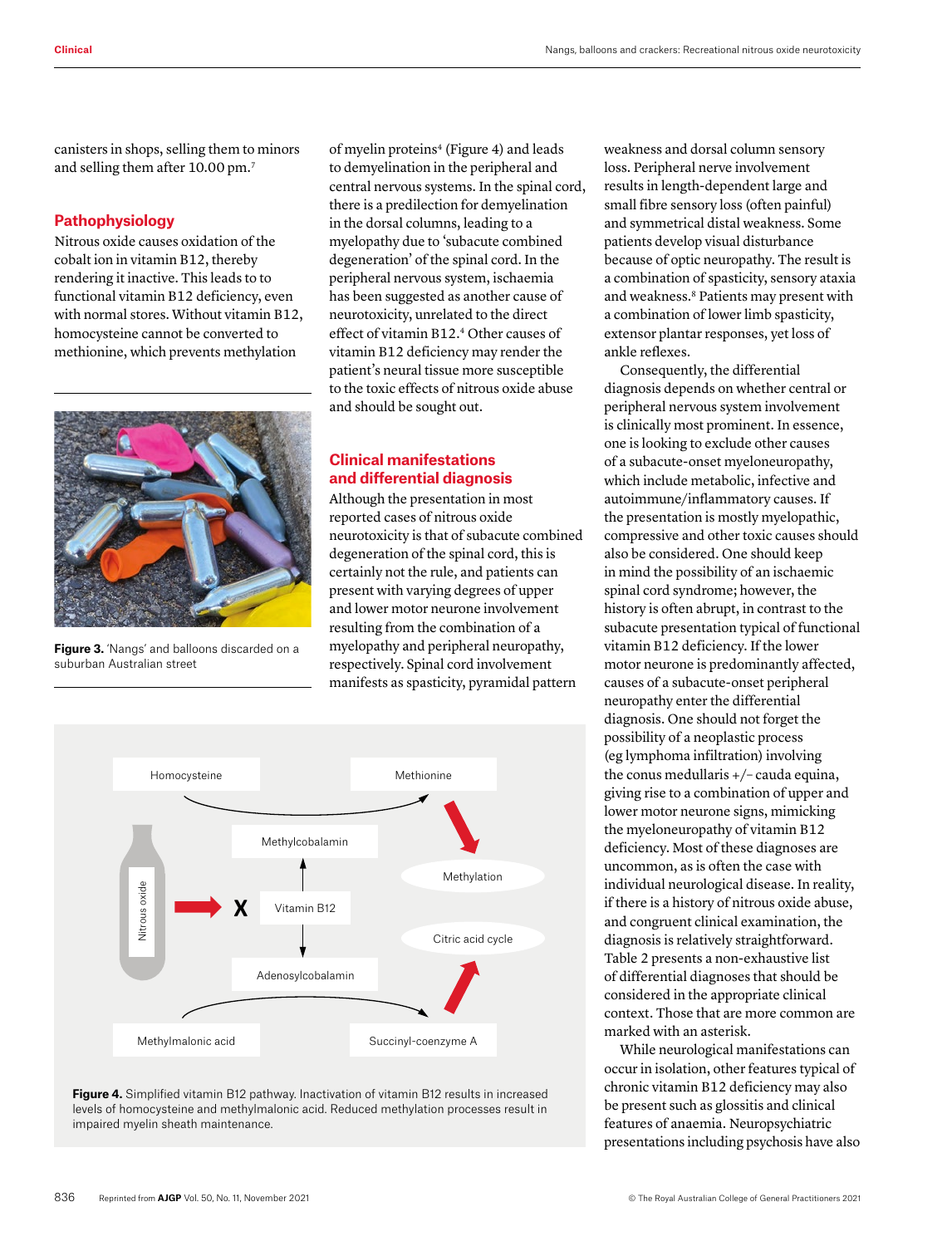been reported.9 Acute adverse events for which patients may also see their GP include accidental injury, syncope and nausea.

### **Investigation findings**

#### **Blood tests**

In most cases of nitrous oxide toxicity, haemoglobin and mean corpuscular

volume are normal, although in chronic abuse, a macrocytic anaemia may be present alongside a megaloblastic blood film. Importantly, while the serum vitamin B12 level may be low, it is often within the normal range, which can be falsely reassuring. This is because nitrous oxide causes inactivation of vitamin B12 rather than true deficiency. Therefore,

if there is clinical suspicion, it is critical to check homocysteine and MMA levels, which are functional indicators of vitamin B12 status and are elevated in >98% of patients with clinical deficiency.10 Elevated MMA is specific for vitamin B12 deficiency, whereas homocysteine may also be elevated in patients with folate deficiency, renal failure and

### **Table 2. Important differential diagnoses for nitrous oxide neurotoxicity. The more common diagnoses are marked with an asterisk.**

| <b>Toxic/metabolic</b>      |                                                                                                                                                                                                                                                                  |  |
|-----------------------------|------------------------------------------------------------------------------------------------------------------------------------------------------------------------------------------------------------------------------------------------------------------|--|
| Folic acid deficiency*      | Clinical presentation often occurs alongside, and is identical to that seen with, vitamin B12 deficiency.<br>Low folate and elevated homocysteine.                                                                                                               |  |
| Copper deficiency*          | Subacute-onset posterior spinal cord syndrome ± sensory > motor neuropathy. Can also cause optic<br>neuritis. Anaemia and lymphopenia common. Decreased intake/malabsorption most common. Consider<br>causes of zinc excess resulting in secondary hypocupremia. |  |
| Zinc excess                 | Rare. Chronic excess zinc intake exerts its neurological effect via copper deficiency. Cause often not<br>found. Consider use of zinc-containing denture adhesive paste where appropriate. Hypocupremia,<br>hypoceruloplasminaemia and hyperzincaemia.           |  |
| Heroin                      | Acute transverse myelitis.                                                                                                                                                                                                                                       |  |
| Medications/other drugs*    | The list of medications/toxins that can cause a myelopathy or subacute-onset peripheral neuropathy is<br>legion, and must be considered.                                                                                                                         |  |
| Inflammatory/autoimmune     |                                                                                                                                                                                                                                                                  |  |
| CNS demyelination (eg MS*)  | Subacute-onset upper motor neurone syndrome, which can affect the dorsal spinal cord in isolation.<br>Optic neuritis is common, though rarely occurs alongside the cord syndrome. Consider Aquaporin-4<br>disease (rare) if occur simultaneously.                |  |
| Neurosarcoidosis            | Isolated disease of the spinal cord and cauda equina can occur. Imaging often shows a longitudinally<br>extensive spinal cord lesion associated with leptomeningeal enhancement. Peripheral neuropathy is<br>uncommon and more often asymmetric.                 |  |
| Connective tissue disorders | SLE and Sjögren's syndrome can present with subacute-onset transverse myelitis.                                                                                                                                                                                  |  |
| Guillain-Barre syndrome*    | Subacute-onset, motor and sensory radiculoneuropathy that may mimic the neuropathy of vitamin B12<br>deficiency, particularly early in the disease course.                                                                                                       |  |
| <b>Infective</b>            |                                                                                                                                                                                                                                                                  |  |
| <b>HIV</b>                  | Primary HIV-associated acute transverse myelitis. Opportunistic infections (eg CMV) can also cause both<br>CNS and peripheral nerve disease in immunosuppressed patients.                                                                                        |  |
| Syphilis                    | Syphilitic myelitis is a very rare cause of transverse myelitis. Syphilis is not a cause of peripheral neuropathy.                                                                                                                                               |  |
| <b>Neoplastic</b>           |                                                                                                                                                                                                                                                                  |  |
| Compressive tumour*         | Either primary or metastatic.                                                                                                                                                                                                                                    |  |
| Malignant infiltration      | Lymphoma can result in protean manifestations, including CNS and peripheral nerve disease.                                                                                                                                                                       |  |
| <b>Vascular</b>             |                                                                                                                                                                                                                                                                  |  |
| Spinal cord ischaemia       | Acute-onset myelopathy - dorsal column spinal cord syndrome is rare.                                                                                                                                                                                             |  |
| Peripheral nerve vasculitis | A cause of subacute-onset painful peripheral neuropathy, usually presenting with multiple<br>mononeuropathies, but can present as a painful symmetric length-dependent sensorimotor neuropathy.                                                                  |  |
|                             | CMV, cytomegalovirus; CNS, central nervous system; HIV, human immunodeficiency virus; MS, multiple sclerosis; SLE, systemic lupus erythematosus                                                                                                                  |  |